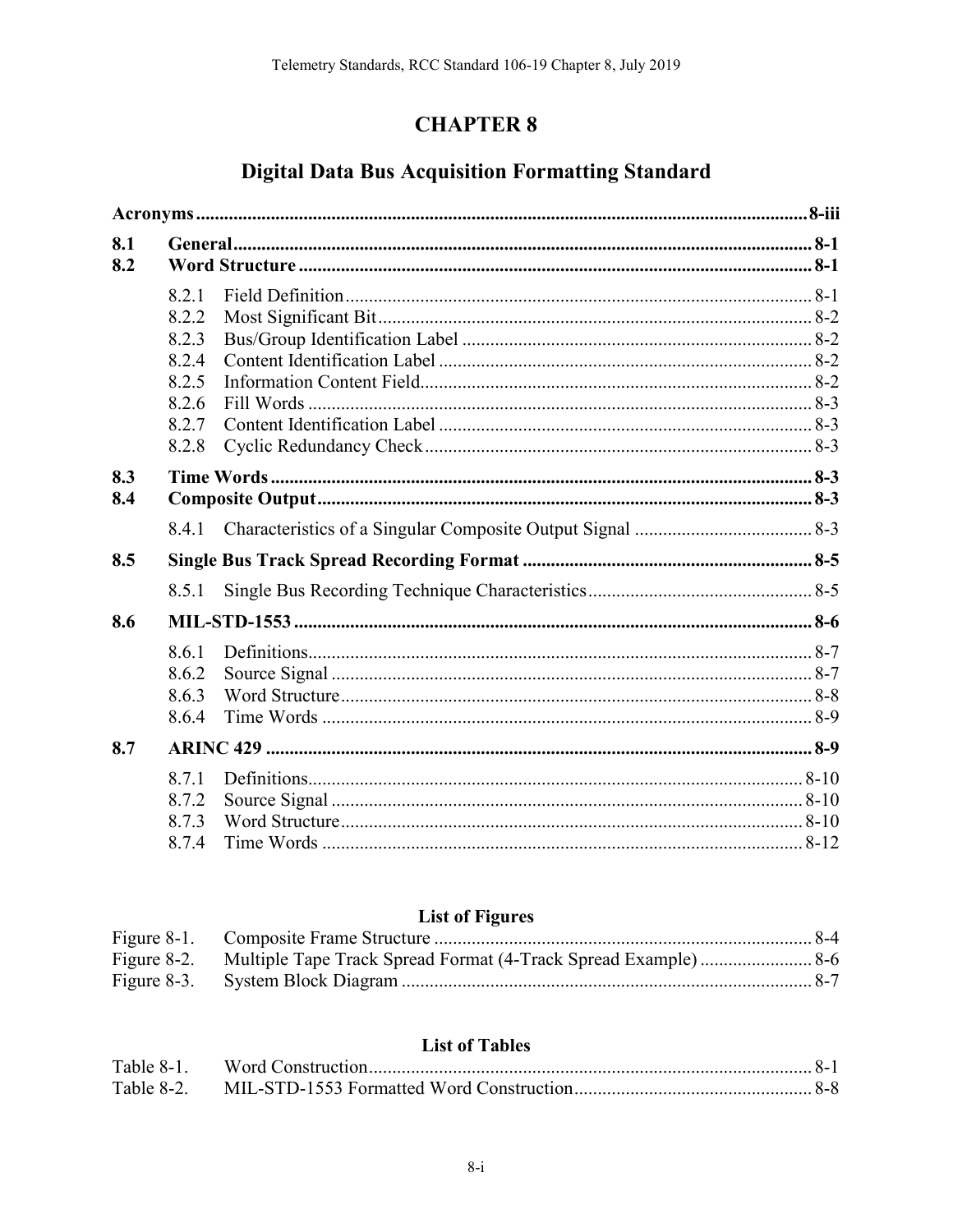| Table 8-3. |  |
|------------|--|
|            |  |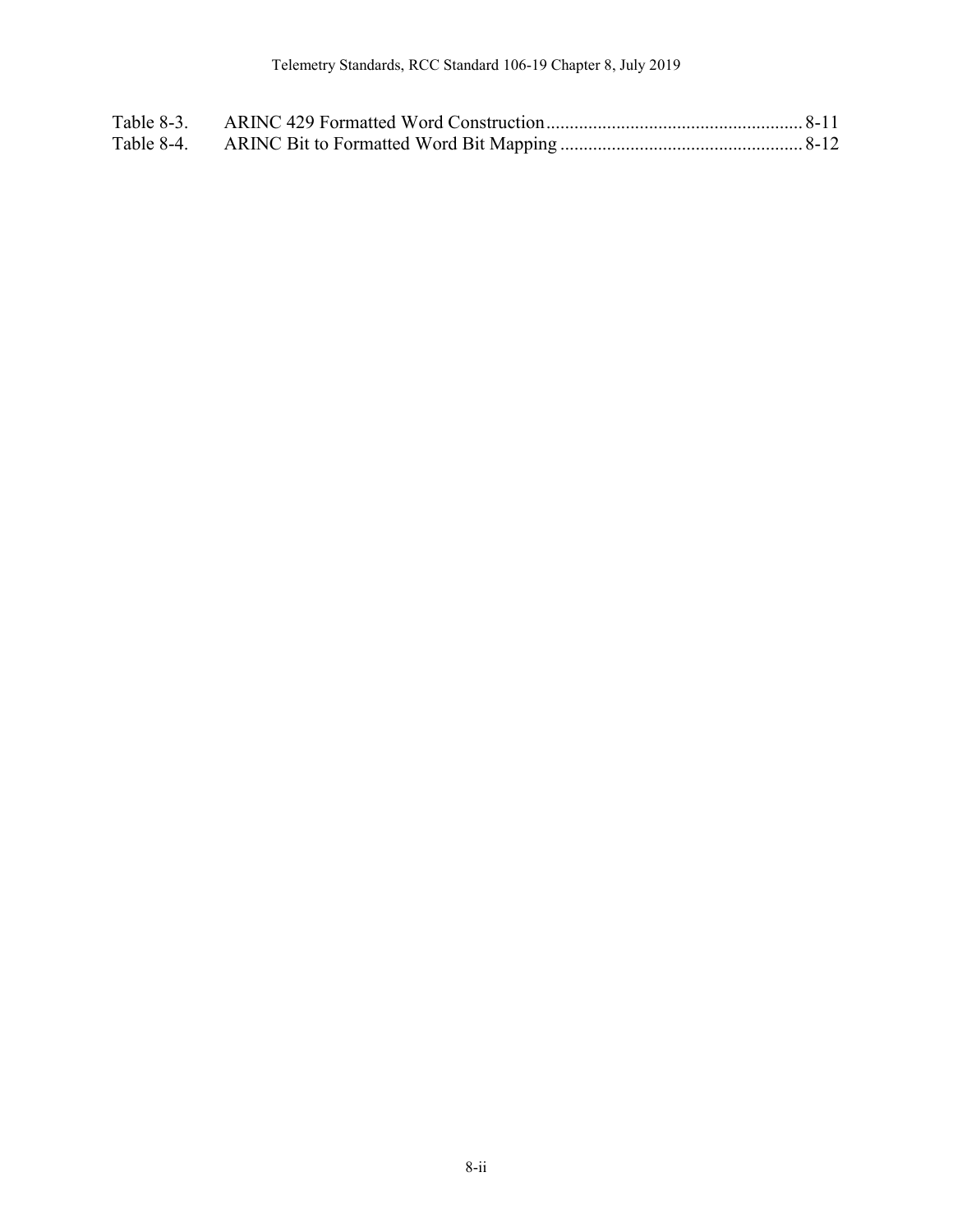# **Acronyms**

<span id="page-2-0"></span>

| Aeronautical Radio, Incorporated    |
|-------------------------------------|
| cyclic redundancy check             |
| frame check sequence                |
| high-density digital recording      |
| Military Standard                   |
| most significant bit                |
| pulse code modulation               |
| randomized non-return-to-zero-level |
|                                     |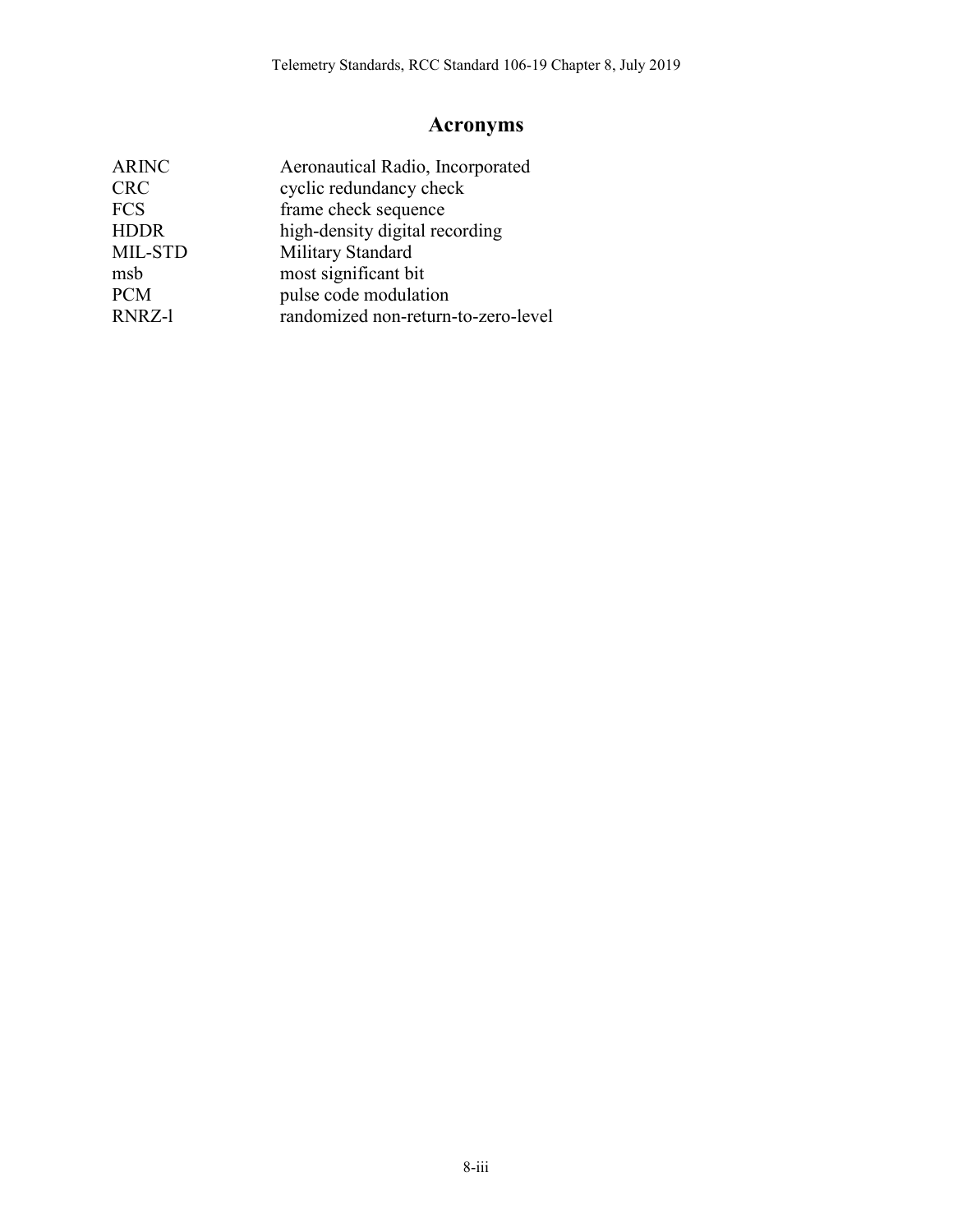This page intentionally left blank.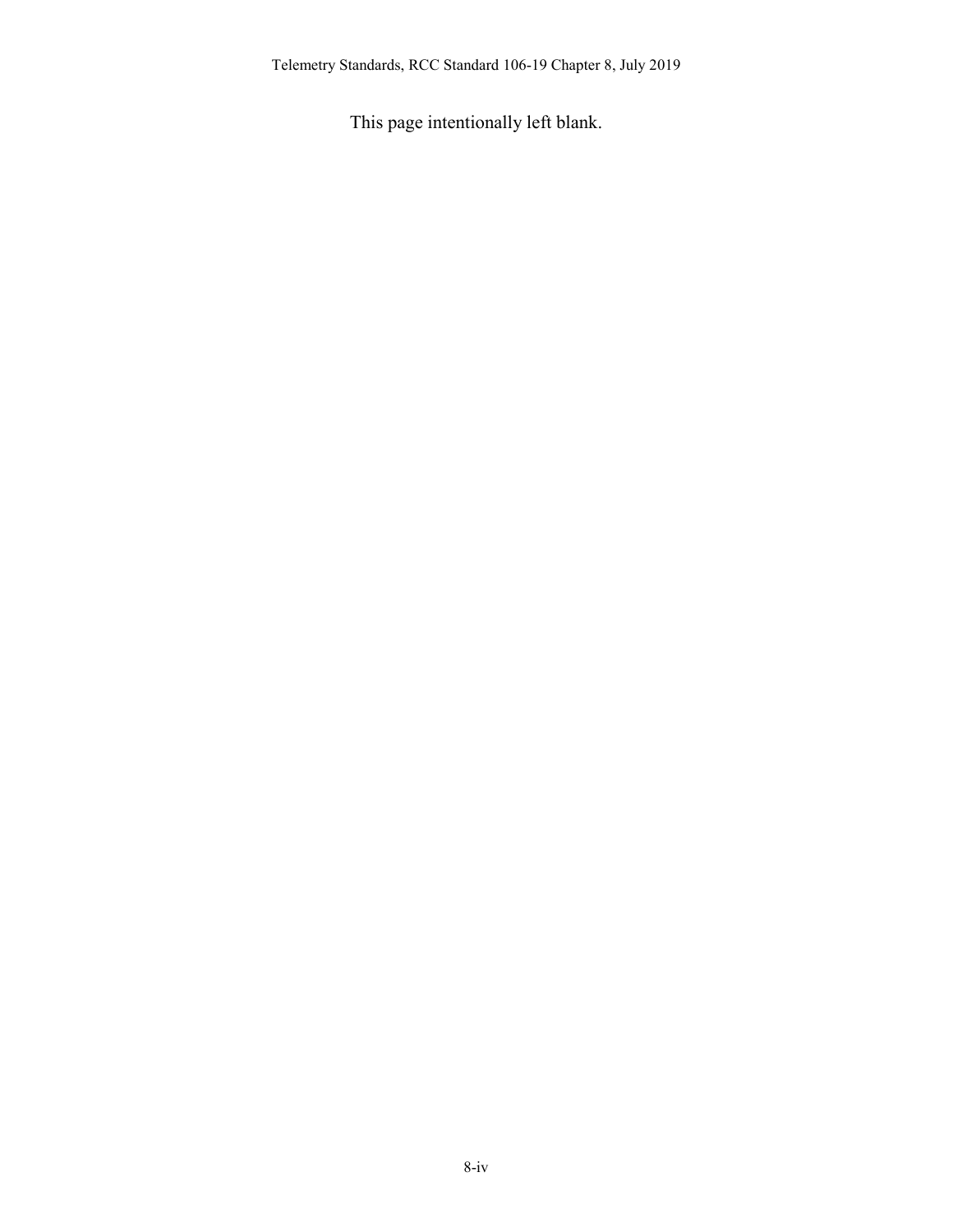# **CHAPTER 8**

# **Digital Data Bus Acquisition Formatting Standard**

## <span id="page-4-0"></span>**8.1 General**

This standard describes output data formats for the acquisition of all the traffic flowing on various digital data buses. The formats permit the capture of data from multiple data buses within a single system. Other constraints, such as radio frequency bandwidth and tape recording time, will dictate the actual number of buses processed by a single system. Standards for both composite telemetry pulse code modulation (PCM) and tape recorder PCM formats are presented.

Although specifically designed to satisfy the requirements of 100 percent Military Standard (MIL-STD) 1553 bus and Aeronautical Radio, Incorporated (ARINC) 429 channel acquisition, the formatting provisions of this standard may be used in other applications when the data source and content are similar enough to permit easy adaptation. Users should contact the appropriate range to ensure any adaptations are compatible with that range.

In addition to the total data capture technique and format presented in this chapter, "Selected Measurement" methods are available to acquire less than 100 percent of bus data. Selected Measurement methods result in PCM formats conforming to [Chapter 4](http://www.wsmr.army.mil/RCCsite/Documents/106-19_Telemetry_Standards/chapter4.pdf) and fall outside the scope of this chapter.

This chapter presents the general requirements for data formatting followed by individual sections addressing specifics pertaining to MIL-STD-1553 and ARINC 429 respectively.

# <span id="page-4-1"></span>**8.2 Word Structure**

The following subparagraphs describe the general word structure to be used for the formatted output. Specific word structures and definitions are provided as part of each bus/channel subsection.

### <span id="page-4-2"></span>8.2.1 Field Definition

The formatted data shall be a 24-bit word constructed as shown in [Table 8-1.](#page-4-3)

<span id="page-4-3"></span>

|                                                                                           | <b>Table 8-1. Word Construction</b>                        |
|-------------------------------------------------------------------------------------------|------------------------------------------------------------|
| <b>Bit Position</b><br>3<br>4                                                             | 22<br>23<br>24<br>21<br>10<br><sub>b</sub>                 |
| $\mathbf{P}$<br>Bus/<br>Group<br>A<br>$\mathbb{R}$<br>Ident<br>Label<br>I<br>T<br>Y<br>Or | Content<br>Ident<br><b>INFORMATION</b><br>Label<br>Content |
| Bus Ident Label                                                                           | A. Field Definition                                        |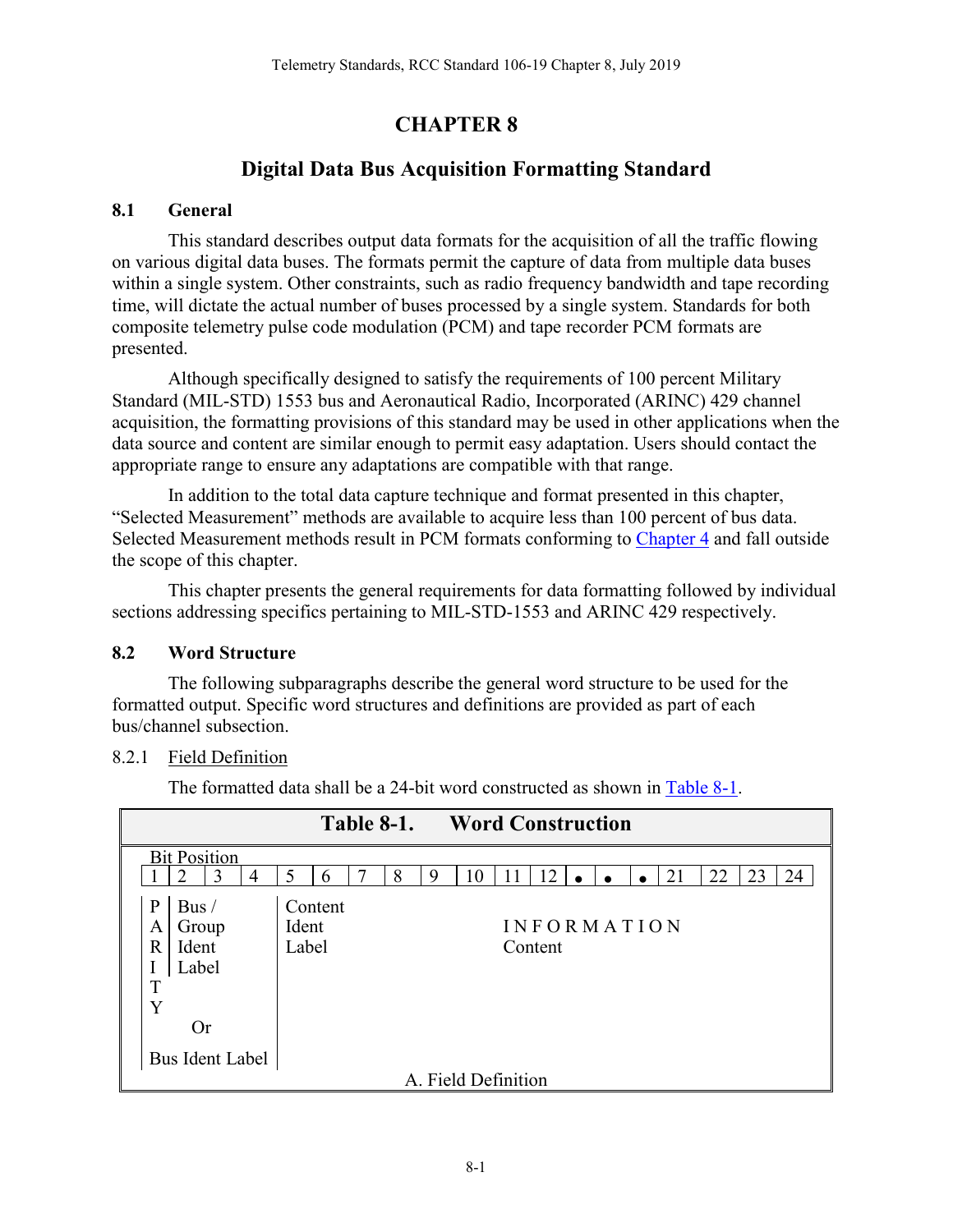| Bit<br>1234                                                                                                                              |                                                                                                                                                                                                          | Bit<br>1 2 3 4                                                                                                                                                                                                       |                                                                                                                                                                    |
|------------------------------------------------------------------------------------------------------------------------------------------|----------------------------------------------------------------------------------------------------------------------------------------------------------------------------------------------------------|----------------------------------------------------------------------------------------------------------------------------------------------------------------------------------------------------------------------|--------------------------------------------------------------------------------------------------------------------------------------------------------------------|
| 0000<br>$0\,0\,0$<br>0 <sub>0</sub><br>$\theta$<br>$\Omega$<br>0 1<br>0 <sub>0</sub><br>$\Omega$<br>$\theta$<br>0<br>$\theta$<br>$\vert$ | Bus / Group 1<br>Bus / Group 2<br>Bus / Group 3<br>Bus / Group 4<br>Bus / Group 5<br>Bus / Group 6<br>Bus / Group 7<br>Bus / Group 8<br>B. Bus/Group Identification Label Definition; Bits (1) 2, 3, & 4 | 1000<br>$\Omega$<br>$\theta$<br>1 1 0 0                                                                                                                                                                              | Bus /Group 9<br>Bus /Group 10<br>Bus /Group 11<br>Bus /Group 12<br>Bus /Group 13<br>Bus /Group 14<br>Bus /Group 15<br>Bus /Group 16                                |
| Bit<br>5 6 7 8                                                                                                                           |                                                                                                                                                                                                          | Bit<br>5 6 7 8                                                                                                                                                                                                       |                                                                                                                                                                    |
| $\Omega$<br>$\Omega$<br>$\Omega$<br>$\theta$<br>$\vert$<br>$\theta$<br>$\theta$<br>$\theta$<br>$0\,0$<br>$\overline{0}$                  | The function<br>of these codes<br>is dependent<br>on the bus<br>type being<br>monitored.<br>C. Content Identification Label Definition; Bits 5, 6, 7, & 8                                                | $\overline{1}$<br>0 <sub>1</sub><br>0<br>$\Omega$<br>$\overline{1}$<br>0 <sub>0</sub><br>$\theta$<br>$\Omega$<br>$\overline{0}$<br>$\theta$<br>Fill Word<br>$\Omega$<br>$\Omega$<br>$\theta$<br>$\theta$<br>$\theta$ | Time - High Order<br>Time - Low Order<br>Time - Microsecond<br><b>Application Specific</b><br><b>User Defined</b><br><b>User Defined</b><br><b>Buffer Overflow</b> |

#### <span id="page-5-0"></span>8.2.2 Most Significant Bit

The most significant bit (msb) (bit 1) of each formatted word may optionally be an odd parity bit generated for the resulting formatted word or an additional bit appended to the bus/group identification label as described in Paragraph [8.2.3.](#page-5-1)

#### <span id="page-5-1"></span>8.2.3 Bus/Group Identification Label

Each word shall also carry a bus or group identification label as shown in [Table 8-1.](#page-4-3) For this application, a bus refers to a MIL-STD-1553 bus (or dual redundant bus pair) and a group refers to a collection of up to four ARINC 429 channels. The bus/group identification label may optionally be three or four bits in length dependent on the exercise of the option to use or not use a parity bit. If not used, the parity bit, or bit 1, is appended to the bus/group identification label to increase the bus count from a maximum of eight (3 bits) to a maximum of 16 (4 bits).

#### <span id="page-5-2"></span>8.2.4 Content Identification Label

Each incoming bus word, auxiliary/user input, or time word shall be appropriately labeled with a 4-bit content identification label (see [Table 8-1\)](#page-4-3). Content identification labels are specific to each bus type and are detailed in later sections.

#### <span id="page-5-3"></span>8.2.5 Information Content Field

Data extracted from the data bus shall maintain bit order integrity and be inserted into the information content field as specified for each bus type. Transposing or reordering of the bits is not permitted.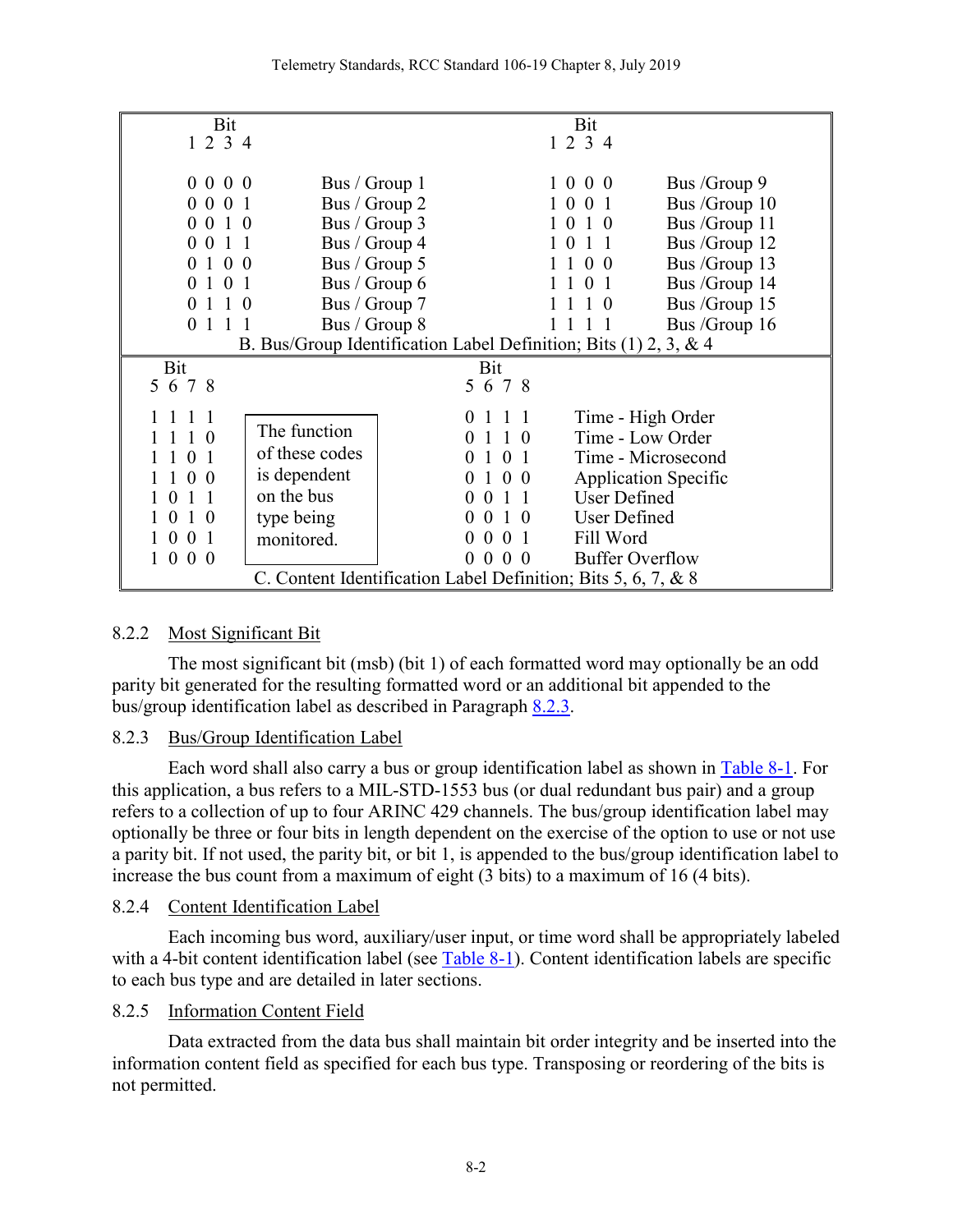# <span id="page-6-0"></span>8.2.6 Fill Words

Fill words, required to maintain continuous PCM output, shall have the following sequence as the information content pattern:

## 1010 1010 1010 1010 (AAAA hexadecimal)

# <span id="page-6-1"></span>8.2.7 Content Identification Label

The content identification label indicating buffer overflow (0000) and appropriate bus/group identification label tag shall be appended to the first word placed into the buffer after the buffer becomes available for data storage. This word should be an extra word, not the next available piece of data. Bits 9 through 24 are available for system level diagnostics and are not specified here. Tagging in this manner marks the point of data discontinuity and preserves the integrity of the next piece of data.

# <span id="page-6-2"></span>8.2.8 Cyclic Redundancy Check

Cyclic redundancy check (CRC) is a very powerful technique for obtaining data quality. An optional CRC word may be appended as the last positional word of each PCM frame (see [Figure 8-2\)](#page-9-1). The CRC word shall be composed of parity and/or bus/group identification label, content identification label, and 16 bits of a frame check sequence (FCS). The FCS shall fill the information content field (bits 9 - 24). The following CRC-16 polynomial shall be used to generate the FCS. None of the 24 bits making up the entire CRC word shall be used in the calculation of the 16-bit FCS.

CRC-16 polynomial:  $X16 + X15 + X2 + 1$ 



Exercise care when assigning bus identification and content identification label codes to the CRC word. Although a positional word in the frame, legacy-processing algorithms may falsely identify the information if one of the bus data labels (1111 - 1000) is used as the content identification label.

# <span id="page-6-3"></span>**8.3 Time Words**

The following describes the structure and use of time words within the formatted output.

The time words dedicated to providing timing information are defined in [Chapter 4.](http://www.wsmr.army.mil/RCCsite/Documents/106-19_Telemetry_Standards/chapter4.pdf) These time words are designated as high order time, low order time, and microsecond time. The MIL-STD-1553 bus data acquisition applications use an optional fourth time word, designated as response time. The response time word has the same structure as the microsecond time word. Time word structure shall follow the 16-bit per-word format shown in [Chapter 4,](http://www.wsmr.army.mil/RCCsite/Documents/106-19_Telemetry_Standards/chapter4.pdf) Figure 4-4, and be placed into the information content field (bits 9 through 24) in bit order.

# <span id="page-6-4"></span>**8.4 Composite Output**

# <span id="page-6-5"></span>8.4.1 Characteristics of a Singular Composite Output Signal

The following subparagraphs describe the characteristics for a singular composite output signal.

a. The composite, continuous output shall conform to the requirements for Class 2 PCM as stated in [Chapter 4.](http://www.wsmr.army.mil/RCCsite/Documents/106-19_Telemetry_Standards/chapter4.pdf)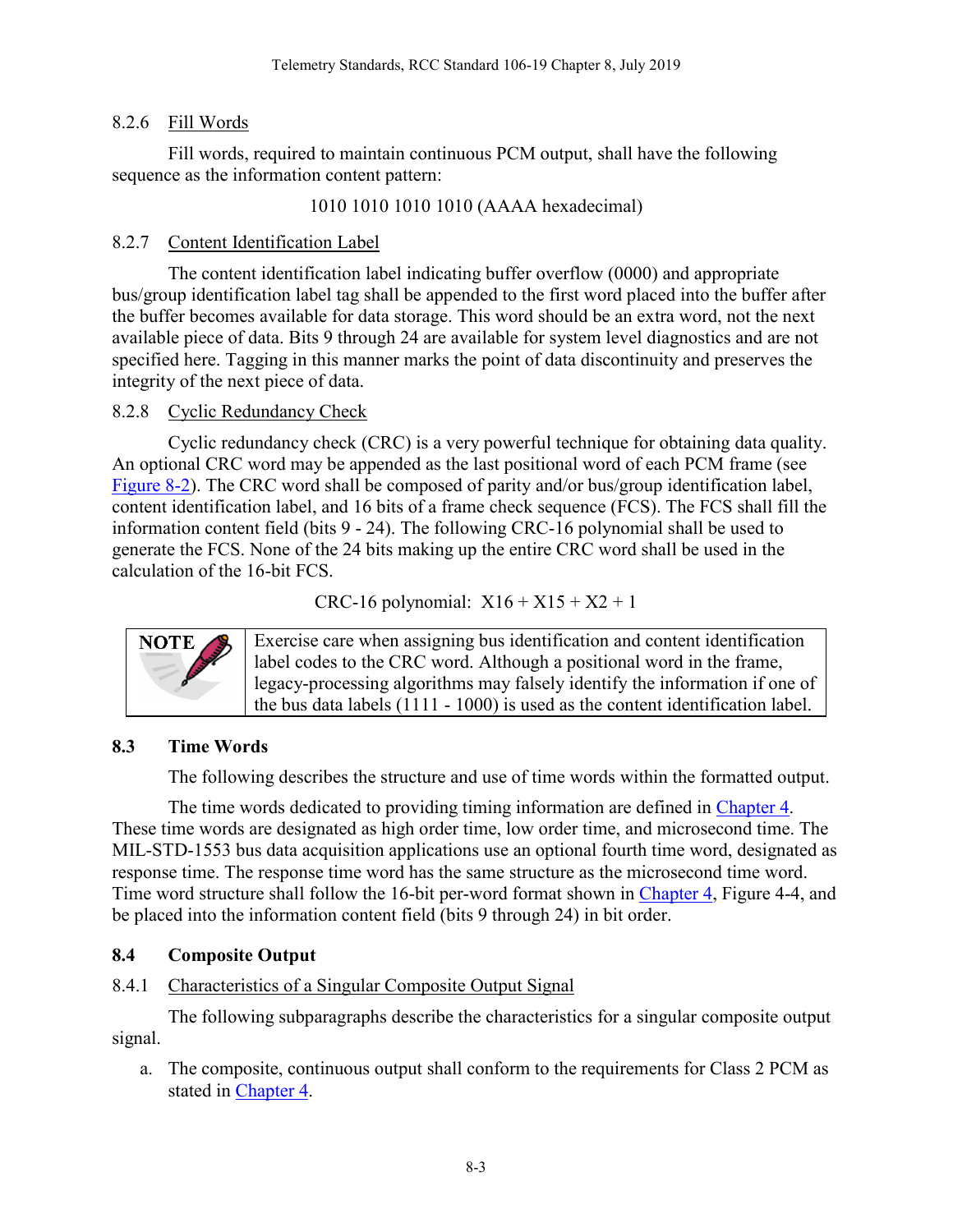- b. The data shall be transmitted msb (bit 1) first.
- c. The bit rate is dependent on several factors including bus loading and auxiliary inputs and shall be set to a fixed rate sufficient to preclude any loss of data.
- d. The order of bus words must remain unaltered except in the case of a buffer overflow.
- <span id="page-7-1"></span>e. The frame length shall be fixed using fill words as required and shall be  $> 128$  words and < 512 words including the frame synchronization word.
- <span id="page-7-2"></span>f. The frame synchronization word shall be fixed and 24 consecutive bits in length. The pattern, also shown in [Chapter 4](http://www.wsmr.army.mil/RCCsite/Documents/106-19_Telemetry_Standards/chapter4.pdf) Appendix 4-A, Table A-1, is:

1111 1010 1111 0011 0010 0000 (FAF320 hexadecimal).

g. A frame structure employing frame time is recommended but optional. If frame time is used, the frame structure shall consist of the frame synchronization word, followed by the high order time word, followed by the low order time word, followed by the microsecond time word, followed by the data words from all sources making up the composite signal up to the frame length specified in item [e](#page-7-1) above (also see [Figure 8-1\)](#page-7-0). If frame time is not used, the frame synchronization word shall be followed immediately by the data words. If a CRC word is not used, the last word in the frame is data word N.



Figure 8-1. Composite Frame Structure

- <span id="page-7-0"></span>h. The following describes the recommended techniques for recording the composite output signal.
	- (1) Longitudinal recording shall conform to the PCM recording provisions [Annex A-2.](http://www.wsmr.army.mil/RCCsite/Documents/106-19_Telemetry_Standards/annexa-2.pdf)
	- (2) Recording using parallel high-density digital recording (HDDR) or rotary head recorders offers the advantage of inputting a single high bit rate signal to the recording system. The input PCM signal shall conform to the appropriate sections of this standard.
	- (3) If recording using digital recorders or other non-continuous recording processes with buffered inputs, the fill words, inserted to provide a continuous output stream, may be eliminated.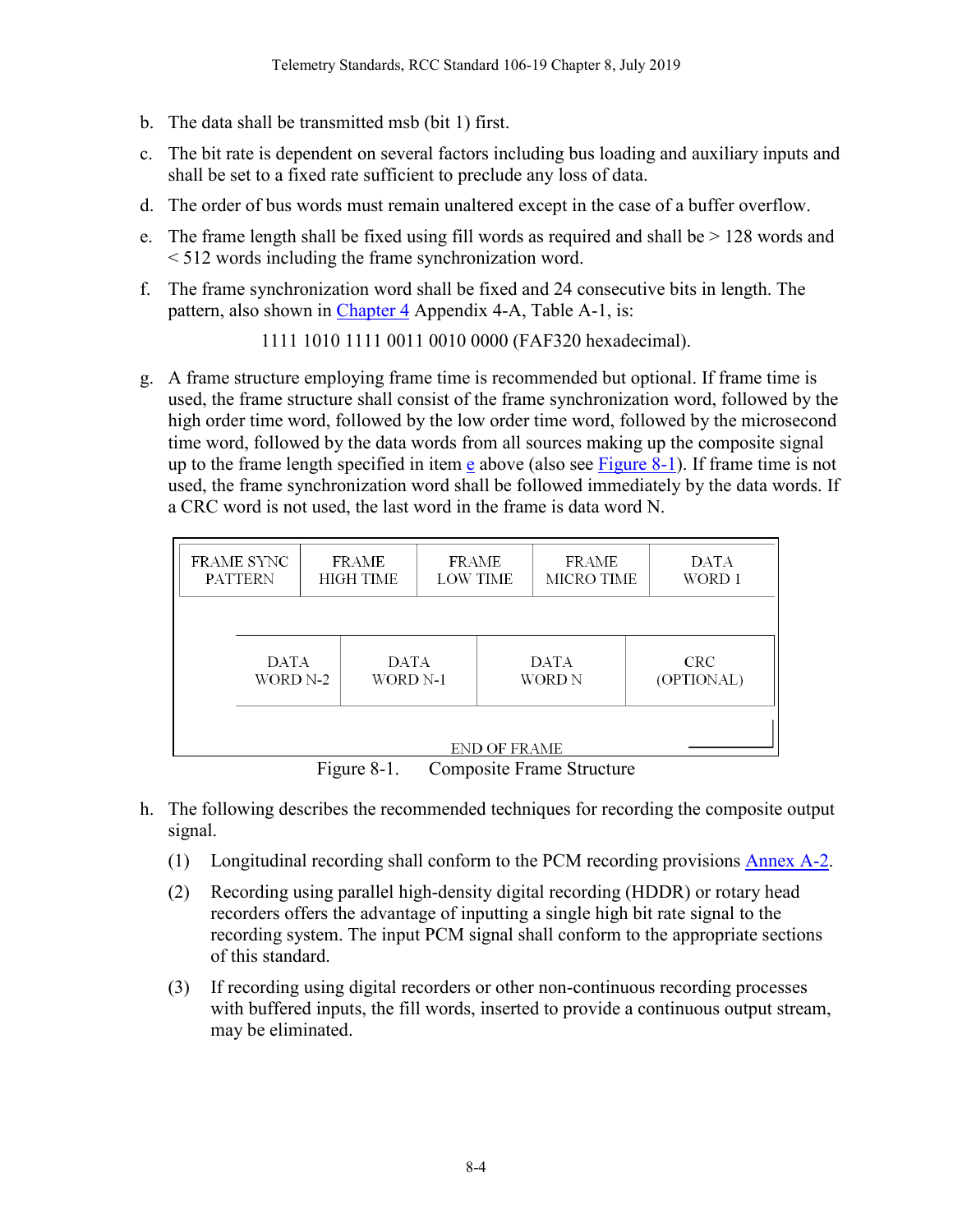

#### <span id="page-8-0"></span>**8.5 Single Bus Track Spread Recording Format**

<span id="page-8-1"></span>8.5.1 Single Bus Recording Technique Characteristics

The following subparagraphs describe the characteristics of a single bus recording technique using a multiple tape track spread output format.

- a. The target tape recorder/reproducer for a track spread format is a longitudinal fixed-head machine described in [Annex A-2](http://www.wsmr.army.mil/RCCsite/Documents/106-19_Telemetry_Standards/annexa-2.pdf) and not one employing parallel HDDR or rotary head recording characteristics.
- b. The code generated for longitudinal tape recording shall be randomized non-return-to-zero-level (RNRZ-L) or bi-phase-level as described in [Chapter 4](http://www.wsmr.army.mil/RCCsite/Documents/106-19_Telemetry_Standards/chapter4.pdf) and [Annex A-2.](http://www.wsmr.army.mil/RCCsite/Documents/106-19_Telemetry_Standards/annexa-2.pdf)



Bit rates less than 200,000 bits per second are not recommended when using RNRZ-L.

- c. To extend recording time while still acquiring 100 percent of bus data, a multiple track spread recording technique is presented as follows.
	- (1) When necessary to use more than one tape recording track (to extend record time), separate PCM streams shall be created and delayed by 24/TK bits with respect to each other, where TK represents the number of tape tracks used for a given bus.
	- (2) When multiple track-spread recording is required, the track spread shall be on a bus basis such as bus number 1 spread over four tracks, and bus number 2 spread over two tracks. The maximum number of tracks per bus shall be limited to four.



- (3) Each stream shall have a frame synchronization pattern 24 bits in length, conforming to item [f](#page-7-2) of Subsection [8.4.1.](#page-6-5)
- (4) The word structure shall be identical to that described in Paragraph [8.2.](#page-4-1)
- (5) The frame length shall be fixed and shall be the same for each track used for a given bus. The frame length shall conform to the requirements of item [e](#page-7-1) in Subsection [8.4.1.](#page-6-5)
- (6) The data shall be formatted such that it is transmitted (recorded) msb (bit 1) first.
- (7) The use of a CRC word as described in Subparagraph  $8.2.8$  is optional. If used in the track spread application, a CRC word must be generated and appended to each of the PCM frames for that bus.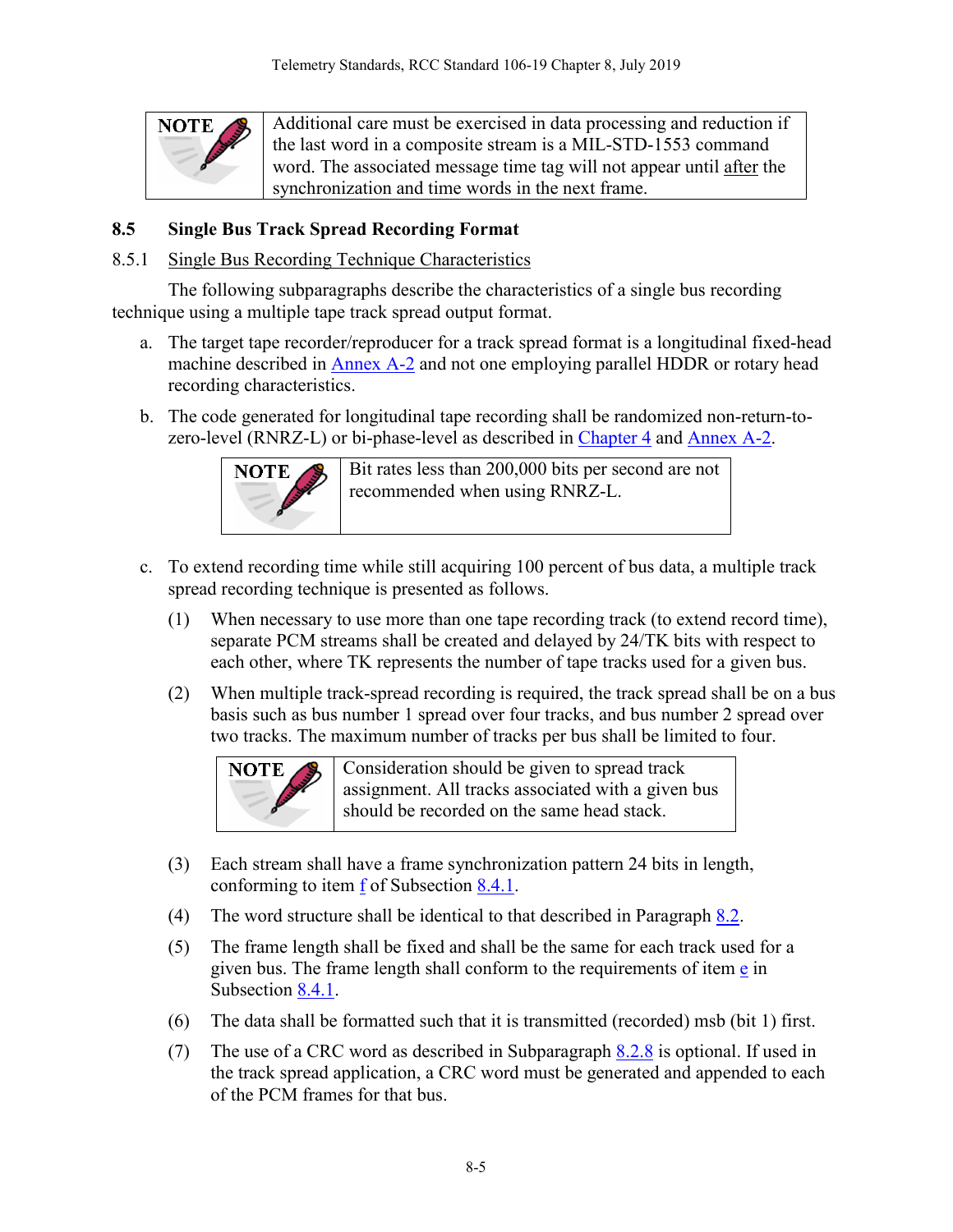- (8) A structure employing frame time is recommended but optional. The following describes a four-track spread example using frame time.
	- TK1. The PCM stream designated TK1 shall be constructed as the frame synchronization word, followed by the high order frame time word, followed by data words (see  $Figure 8-2$ ).

| TK1             | <b>FRAME SYNC</b><br><b>PATTERN</b> |                                     |                   | <b>FRAME</b><br><b>HIGH TIME</b> |                                 | <b>DATA</b><br>WORD <sub>2</sub> |                                  |  | <b>DATA</b><br>WORD 6 |             |  |             |        |
|-----------------|-------------------------------------|-------------------------------------|-------------------|----------------------------------|---------------------------------|----------------------------------|----------------------------------|--|-----------------------|-------------|--|-------------|--------|
| TK <sub>2</sub> |                                     | <b>FRAME SYNC</b><br><b>PATTERN</b> |                   |                                  | <b>FRAME</b><br><b>LOW TIME</b> |                                  | <b>DATA</b><br>WORD <sub>3</sub> |  | <b>DATA</b><br>WORD 7 |             |  |             |        |
|                 |                                     | 24/TK bit times                     |                   |                                  |                                 |                                  |                                  |  |                       |             |  |             |        |
| TK3             |                                     |                                     | <b>FRAME SYNC</b> | <b>FRAME</b>                     |                                 |                                  |                                  |  | <b>DATA</b>           |             |  | <b>DATA</b> |        |
|                 |                                     |                                     | <b>PATTERN</b>    |                                  |                                 | <b>MICRO TIME</b><br>WORD 4      |                                  |  | WORD <sub>8</sub>     |             |  |             |        |
|                 |                                     | 24/TK bit times                     |                   |                                  |                                 |                                  |                                  |  |                       |             |  |             |        |
| TK4             |                                     |                                     |                   | <b>FRAME SYNC</b>                |                                 | <b>DATA</b>                      |                                  |  |                       | <b>DATA</b> |  | <b>DATA</b> |        |
|                 |                                     |                                     |                   | <b>PATTERN</b>                   |                                 | WORD 1                           |                                  |  | WORD 5                |             |  |             | WORD 9 |
|                 |                                     |                                     | 24/TK bit times   |                                  |                                 |                                  |                                  |  |                       |             |  |             |        |

<span id="page-9-1"></span>

- TK2. The PCM stream designated TK2 shall be constructed as the frame synchronization word, followed by the low order frame time word, followed by data words.
- TK3. The PCM stream designated TK3 shall be constructed as the frame synchronization word, followed by the microsecond frame time word, followed by data words.
- TK4. The PCM stream designated TK4 shall be constructed as the frame synchronization word, followed by the first data word, followed by other data words.



Schemes using one, two, or three tracks for a given bus shall follow like construction; that is, sequencing through the data track by track. If frame time is not used, data words shall immediately follow the frame synchronization patterns.

Additional care must be exercised in data processing and reduction if the last word in the final track spread stream is a MIL-STD-1553 command word. The associated message time tag will not appear until after the synchronization and time words in the next frame.

# <span id="page-9-0"></span>**8.6 MIL-STD-1553**

**NOTE** 

The following subsections describe specific formatting requirements for the 100 percent acquisition of MIL-STD-1553 bus information.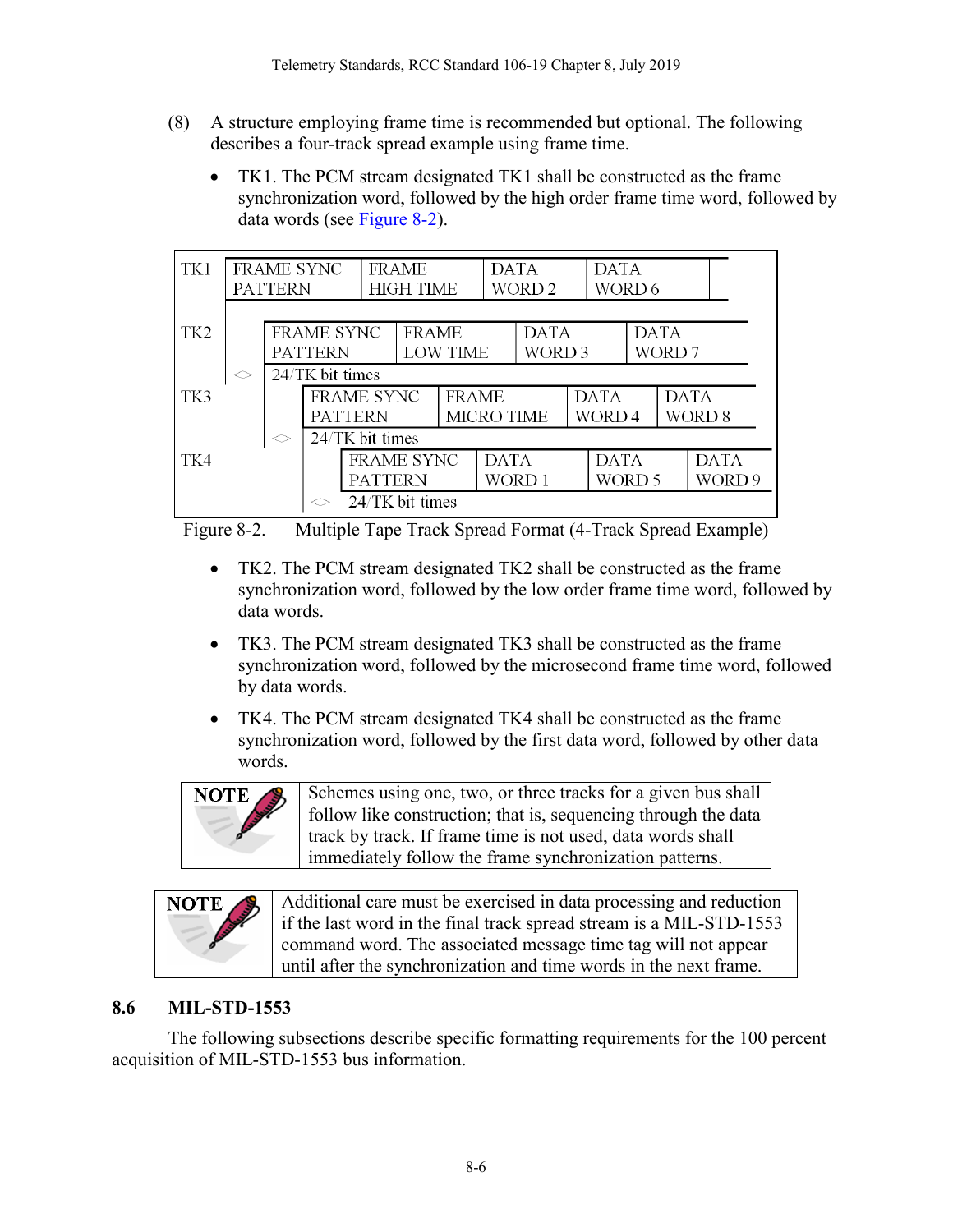#### <span id="page-10-0"></span>8.6.1 Definitions

- a. Bus Monitor. The terminal assigned the task of receiving bus traffic and extracting all information to be used at a later time.
- b. Data Bus. All hardware including twisted shielded pair cables, isolation resistors, and transformers required to provide a single data path between the bus controller and all associated remote terminals.
- c. Dual Redundant Data Bus. The use of two data buses to provide multiple paths between the subsystems.
- d. Bus Loading. The percentage of time the data bus is active.
- e. Maximum Burst Length. The maximum length of a continuous burst of messages with minimum length message gaps.
- <span id="page-10-3"></span>f. Bus Error. A condition that violates the definition of MIL-STD-1553 word structure. Conditions such as synchronization, Manchester, parity, non-contiguous data word, and bit count/word errors are all considered word type errors. System protocol errors such as incorrect word count/message and illegal mode codes are not considered bus errors.

#### <span id="page-10-1"></span>8.6.2 Source Signal

The source of data is a signal conforming to MIL-STD-1553. Format provisions are made for a dual redundant data bus system. The interface device performing the data acquisition shall be configured as a bus monitor. [Figure 8-3](#page-10-2) depicts in block diagram form the concept of 100 percent MIL-STD-1553 bus data acquisition.

|              |                         | <b>XMTR</b>    |               |   |                | <b>RCVR</b>     | Ψ              |           |
|--------------|-------------------------|----------------|---------------|---|----------------|-----------------|----------------|-----------|
| <b>TIME</b>  | $\mathbf V$             |                |               |   | T              |                 | ${\bf P}$      |           |
|              | ${\bf E}$               |                | T             |   | А              |                 | ${\bf R}$      |           |
| <b>USER</b>  | H                       |                | A             | → | $\mathbf P$    |                 | $\overline{O}$ |           |
| <b>USER</b>  | I                       | 1<br>$\bullet$ | ${\bf P}$     |   | E              |                 | $\mathbf C$    |           |
|              | $\mathcal{C}$           |                | E             |   |                |                 | $\mathbf E$    | O         |
| 1A           | $\overline{U}$          |                |               |   | $\mathbb{R}$   |                 | S              | U         |
| 1B           | L                       |                | $\mathbb{R}$  |   | ${\bf E}$      |                 | S              | T         |
|              | $\mathbf{A}$            |                | E             |   | ${\bf P}$      |                 | I              | ${\bf P}$ |
| 1553         | $\mathbf R$             |                | $\mathcal{C}$ |   | $\mathbb{R}$   |                 | $\mathbf N$    | U         |
| <b>DATA</b>  |                         |                | $\mathcal{O}$ |   | $\overline{O}$ |                 | G              | T         |
| <b>BUSES</b> | U                       |                | $\mathbf R$   |   | D              |                 |                |           |
|              | $\ensuremath{\text{N}}$ |                | D             |   | U              |                 | $\mathbf U$    |           |
| 16A          | I                       | :16            | E             |   | $\mathbf C$    | 16<br>$\bullet$ | $\mathbf N$    |           |
| 16B          | T                       | →              | $\mathbf R$   |   | ${\bf E}$      |                 | Ι              |           |
|              |                         |                |               |   | ${\bf R}$      |                 | $\mathbf T$    |           |

<span id="page-10-2"></span>Figure 8-3. System Block Diagram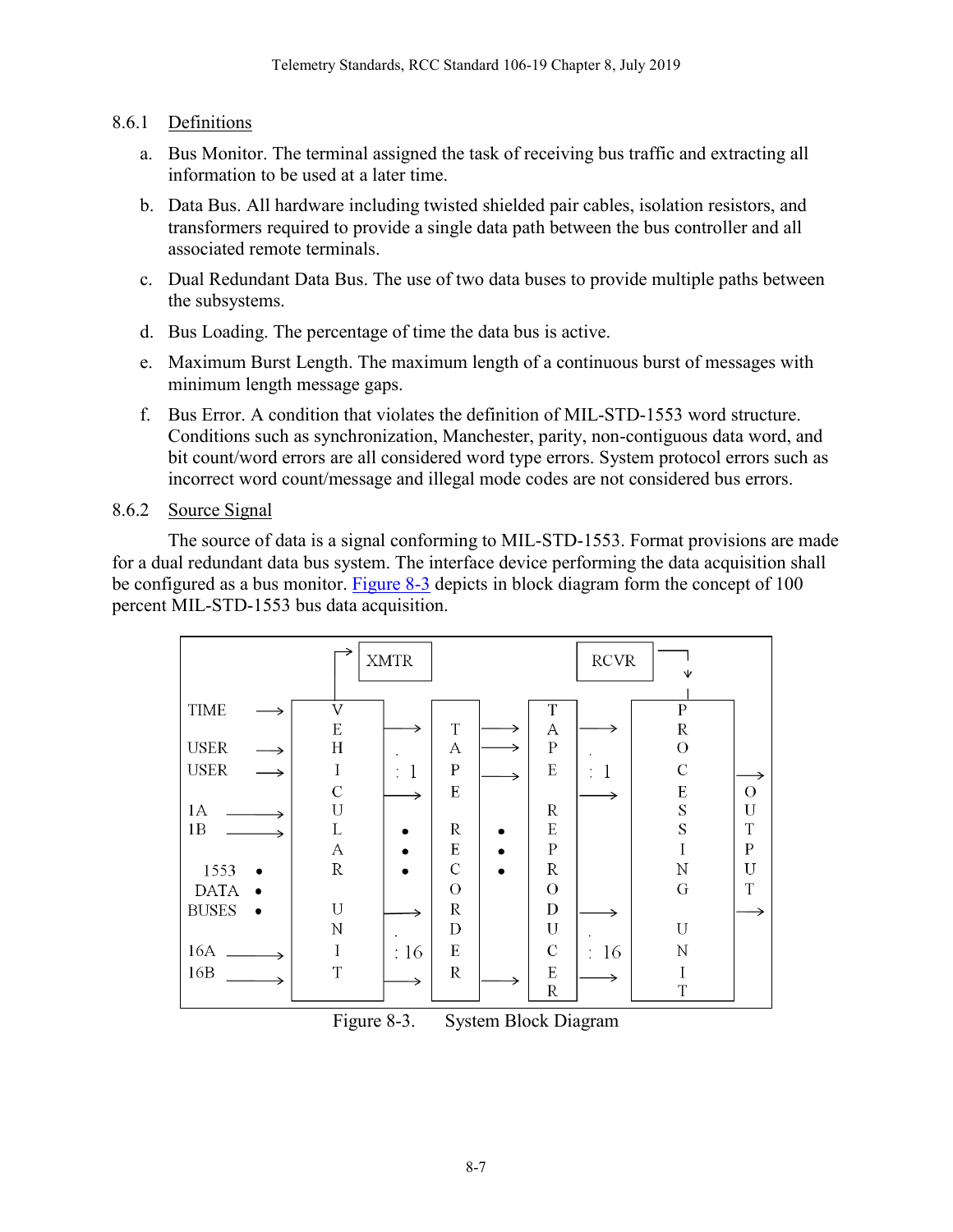

In the design of the interface to the MIL-STD-1553 bus, it may be necessary to include buffers to prevent loss of data and to conserve bandwidth. The buffer size is influenced by bus loading, maximum burst length, output bit rate, tape recording speed, time tagging, and auxiliary inputs.

## <span id="page-11-0"></span>8.6.3 Word Structure

The specific word structure provisions to be used for MIL-STD-1553 bus formatted output are described below.

- a. The formatted data shall be a 24-bit word constructed as shown in [Table 8-1](#page-4-3) and Table [8-2.](#page-11-1)
- <span id="page-11-2"></span>b. The information extracted from the MIL-STD-1553 bus shall have the synchronization pattern and parity bit removed.
- c. Each incoming MIL-STD-1553 word (Command, Status, or Data), auxiliary input, or time word shall be appropriately labeled with a 4-bit Content Identification Label as described in [Table 8-1](#page-4-3) and [Table 8-2.](#page-11-1)
- d. Data extracted from the MIL-STD-1553 bus shall maintain bit order integrity in the information field for a command, status, data, and error word. Bit position 4 in the MIL-STD-1553 bus word shall be placed into bit position 9 in the formatted data word. The remaining bits of the MIL-STD-1553 bus word shall be placed in successive bit positions in the formatted data word. Transposing or reordering of the bits is not permitted.
- e. For bus errors as defined in item [f](#page-10-3) of Subsection [8.6.1](#page-10-0) (Error A 1100 or Error B 1000), the synchronization pattern and the parity [b](#page-11-2)it are removed as stated in item  $\frac{b}{c}$  above. The Information Content bits, 9 - 24, of the formatted word shall contain the resulting 16-bit pattern extracted from the bus.

<span id="page-11-1"></span>

| Table 8-2.                                                                                                                                             | <b>MIL-STD-1553 Formatted Word Construction</b>                                        |
|--------------------------------------------------------------------------------------------------------------------------------------------------------|----------------------------------------------------------------------------------------|
| <b>BIT POSITION</b>                                                                                                                                    | 12<br>22<br>23<br>24                                                                   |
| <b>BUS</b><br>$\mathbf{P}$<br><b>IDENT</b><br>A<br><b>LABEL</b><br>R<br>T<br>Y<br><b>OR</b><br><b>BUS IDENT</b><br><b>LABEL</b><br>a. Field Definition | <b>CONTENT</b><br><b>IDENT</b><br><b>INFORMATION</b><br><b>LABEL</b><br><b>CONTENT</b> |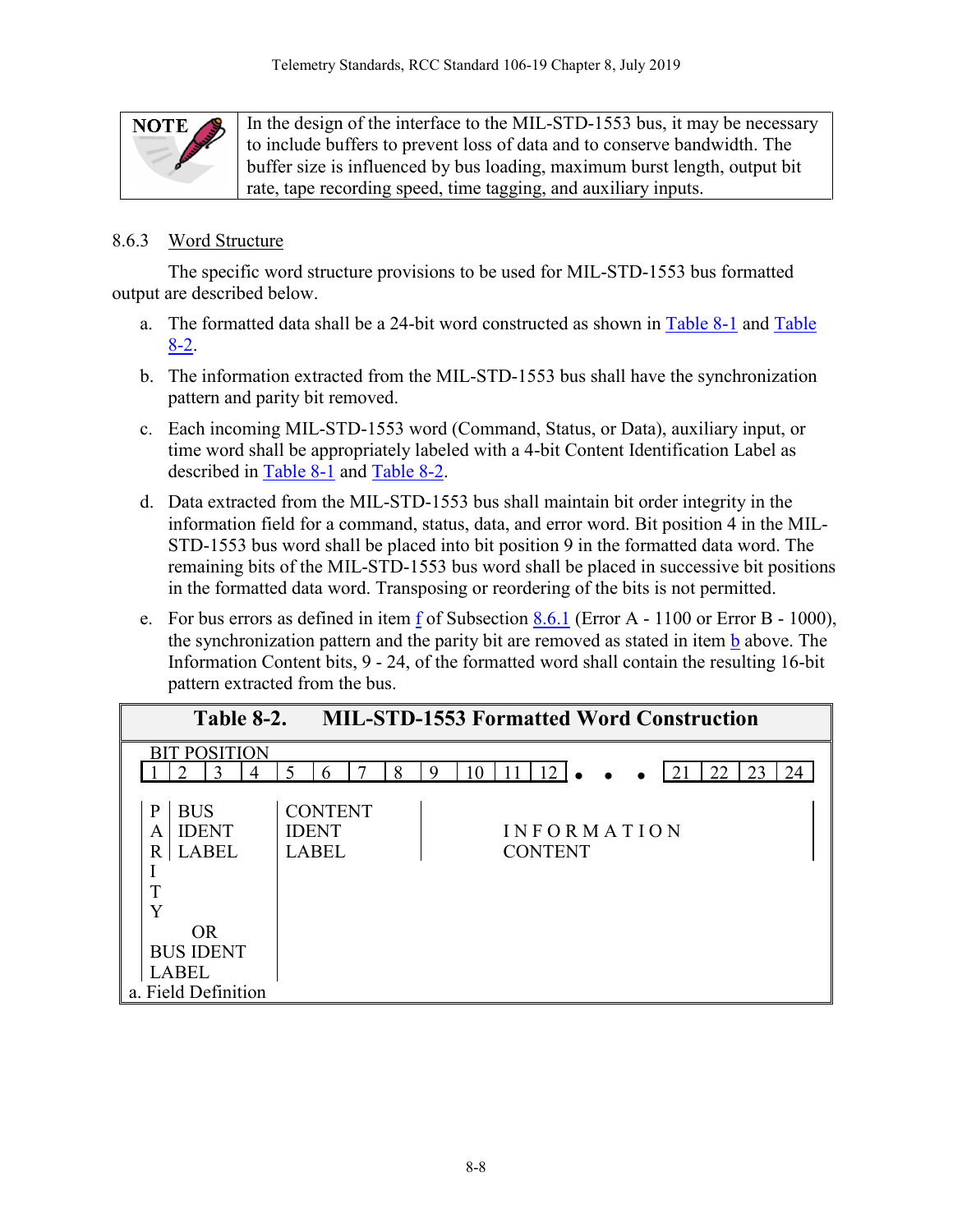| <b>BIT</b><br>2 3 4<br>$\mathbf{1}$                                                                                                                                                                                                                                                                                                                                                                                              | <b>BIT</b><br>1234                                                                                                                                                                                                                                                                                                       |  |  |  |  |  |  |
|----------------------------------------------------------------------------------------------------------------------------------------------------------------------------------------------------------------------------------------------------------------------------------------------------------------------------------------------------------------------------------------------------------------------------------|--------------------------------------------------------------------------------------------------------------------------------------------------------------------------------------------------------------------------------------------------------------------------------------------------------------------------|--|--|--|--|--|--|
| <b>BUS1</b><br>$0\;\;0\;\;0$<br>$\boldsymbol{0}$<br><b>BUS2</b><br>$\boldsymbol{0}$<br>$0\;\;0\;\;1$<br>BUS <sub>3</sub><br>$\boldsymbol{0}$<br>010<br>$\boldsymbol{0}$<br>BUS <sub>4</sub><br>$0 \; 1 \; 1$<br>$\boldsymbol{0}$<br>$1\ 0\ 0$<br>BUS <sub>5</sub><br>$\overline{0}$<br>BUS <sub>6</sub><br>$1 \t0 \t1$<br>$\theta$<br><b>BUS7</b><br>$\mathbf{1}$<br>$1\quad0$<br>$\overline{0}$<br><b>BUS 8</b><br>$\mathbf{1}$ | BUS <sub>9</sub><br>1000<br><b>BUS 10</b><br>1 0 0 1<br><b>BUS 11</b><br>$1\;0\;1\;0$<br>1 0 1 1<br><b>BUS 12</b><br>1100<br><b>BUS 13</b><br><b>BUS 14</b><br>$1 \t0 \t1$<br><b>BUS 15</b><br>$\theta$<br>$1\quad1$<br><b>BUS 16</b><br>b. MIL-STD-1553 Bus/Group Identification Label Definition; Bits $(1)$ 2, 3, & 4 |  |  |  |  |  |  |
| <b>BIT</b><br>5 6 7 8                                                                                                                                                                                                                                                                                                                                                                                                            | <b>BIT</b><br>5 6 7 8                                                                                                                                                                                                                                                                                                    |  |  |  |  |  |  |
| <b>COMMAND A</b><br>111<br><b>STATUS A</b><br>1 1 0<br>$1 \t0 \t1$<br>DATA A<br>1 1 0 0<br><b>ERROR A</b><br>1 0 1 1<br><b>COMMAND B</b><br>1 0 1 0<br><b>STATUS B</b><br>1 0 0 1<br>DATA B<br>1 0 0 0<br><b>ERROR B</b>                                                                                                                                                                                                         | 0111<br><b>TIME - HIGH ORDER</b><br><b>TIME - LOW ORDER</b><br>0110<br>0 1 0 1<br>TIME - MICROSECOND<br>0100<br><b>TIME - RESPONSE</b><br>$0 \t0 \t1 \t1$<br><b>USER DEFINED</b><br>0 0 1 0<br><b>USER DEFINED</b><br>0 0 0 1<br><b>FILL WORD</b><br>$0\; 0\; 0\; 0$<br><b>BUFFER OVERFLOW</b>                           |  |  |  |  |  |  |
| NOTE:<br>$A =$ primary channel of the dual redundant bus; $B =$ secondary channel<br>c. MIL-STD-1553 Content Identification Label Definition; Bits 5, 6, 7, & 8                                                                                                                                                                                                                                                                  |                                                                                                                                                                                                                                                                                                                          |  |  |  |  |  |  |

### <span id="page-12-0"></span>8.6.4 Time Words

### 8.6.4.1 Time Tagging

If time tagging of the occurrence of MIL-STD-1553 messages is necessary to satisfy user requirements, the first command word of the message shall be time tagged. The time words shall immediately follow the first command word in the following order: high order time, low order time, and microsecond time.

### 8.6.4.2 Response Time Word

The optional response time word shall have one-microsecond resolution and shall indicate the response time of the data bus. The response time word shall immediately precede the status word associated with it.



### <span id="page-12-1"></span>**8.7 ARINC 429**

The following subsections describe specific formatting requirements for the 100 percent acquisition of ARINC 429 channel information.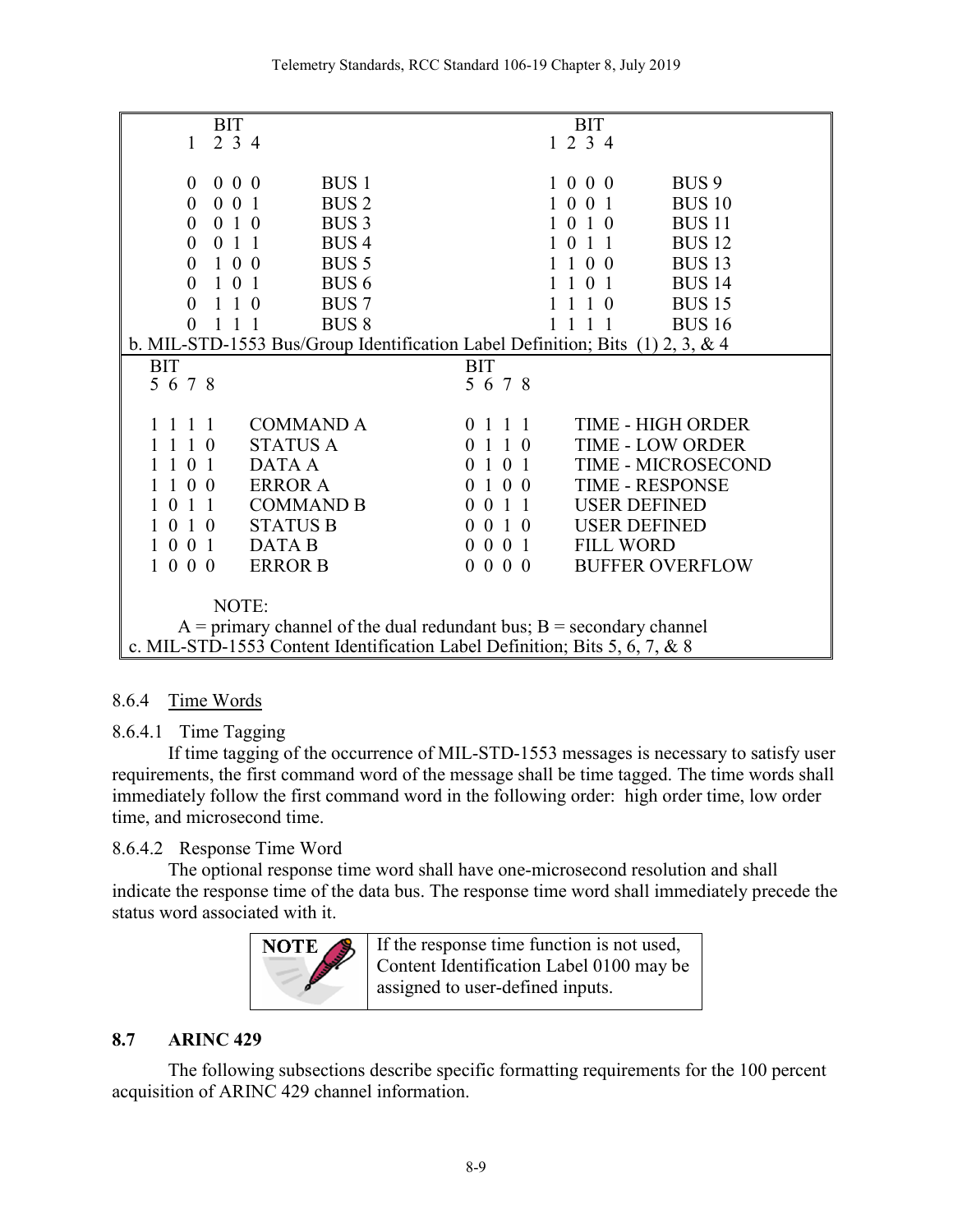## <span id="page-13-0"></span>8.7.1 Definitions

- a. Monitor. The receiver or sink assigned the task of receiving bus traffic and extracting all information to be used at a later time.
- b. Data Bus. All hardware including twisted shielded pair cables, required to provide a single data path between the transmitter or source and the associated receivers or sinks.
- <span id="page-13-4"></span>c. Channel Error. Conditions detected which violate the definition of ARINC 429 word structure as specified in ARINC specification 429P1, 429P2, and 429P3. Conditions such as parity and bit count/word errors are all considered among word type errors. System protocol errors are not considered bus errors.

# <span id="page-13-1"></span>8.7.2 Source Signal

The source of data is a signal conforming to ARINC 429. Format provisions are made for up to 64 channels. The interface device performing the data acquisition shall be configured as a monitor. In principle, [Figure 8-3](#page-10-2) depicts in block diagram form the concept of 100 percent bus data acquisition.

# <span id="page-13-2"></span>8.7.3 Word Structure

The following descriptions contain specific word structure provisions to be used for the ARINC 429 formatted output.

- a. The formatted data shall be a 24-bit word constructed as shown in [Table 8-1](#page-4-3) and [Table](#page-14-0)  [8-3.](#page-14-0)
- b. Each incoming ARINC 429 word, auxiliary input, or time word shall be appropriately labeled with a 4-bit Content Identification Label as described in [Table 8-1](#page-4-3) and [Table 8-3.](#page-14-0)
- c. The format provides for addressing of up to 64 channels. Each Bus/Group Identification Label (designated GROUP X) may be associated with up to 4 independent ARINC 429 channels through the use of a High and Low Syllable technique [d](#page-13-3)escribed in item  $\frac{d}{d}$  below and shown in [Table 8-4.](#page-15-1)
- <span id="page-13-3"></span>d. Data extracted from the ARINC 429 channel shall maintain bit order integrity in the Information Content field. Each ARINC 429 word is 32 bits in length. To accommodate this word length within the described format, each ARINC word is divided into two segments, each 16 bits in length. These segments will be referred to as ARINC High Syllable and ARINC Low Syllable. [Table 8-4](#page-15-1) describes the mapping of the 32-bit ARINC 429 word into the Information Content bits (9 - 24) of the ARINC High and Low Syllable words. Transposing or reordering of the bits is not permitted.
- e. For [c](#page-13-4)hannel errors defined in item  $\frac{c}{c}$  of Subsection [8.7.1,](#page-13-0) the following procedure shall be followed. An error word shall be generated using the appropriate bus/group identification label and 0100 as the content identification label. Bits 9-12 shall contain the content identification label code associated with the appropriate ARINC high syllable channel, bits 13 - 16 shall contain the content identification label for the ARINC low syllable associated with that channel, and bits 17 - 24 are available for system level diagnostics and are not specified here. The next occurrence of that bus/group identification label coupled with those ARINC high and low syllable content identification labels shall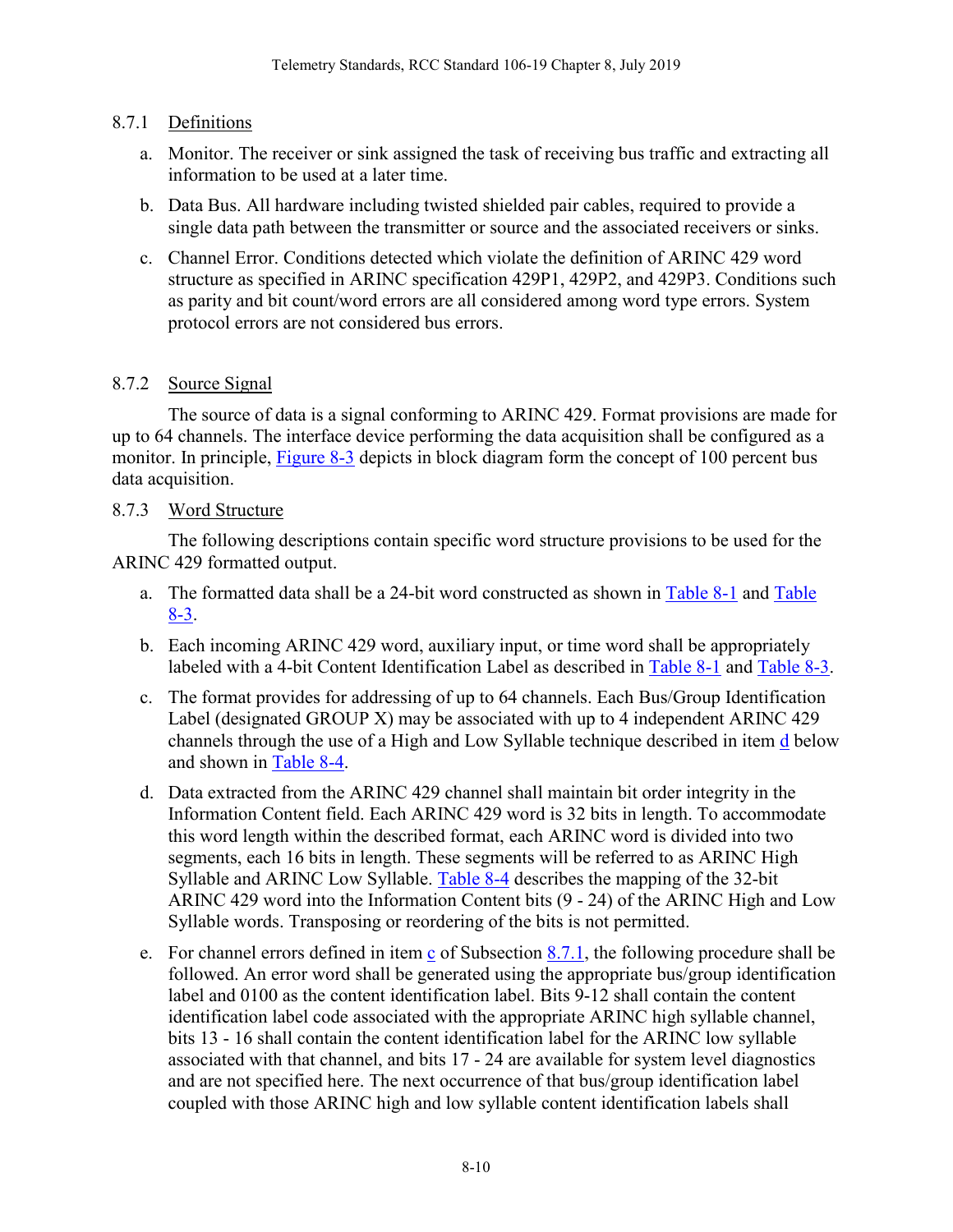contain the respective data extracted from the channel that was deemed to be in error. The information content bits, 9 - 24, of the formatted word shall contain the resulting 16-bit pattern syllables as extracted from the channel.

<span id="page-14-0"></span>

| Table 8-3. ARINC 429 Formatted Word Construction                        |                               |                                                                              |  |
|-------------------------------------------------------------------------|-------------------------------|------------------------------------------------------------------------------|--|
| <b>BIT POSITION</b>                                                     |                               |                                                                              |  |
| $\overline{3}$<br>$\overline{2}$<br>$\overline{4}$<br>1                 | 5<br>8<br>$\overline{7}$<br>6 | 22<br>23<br>9<br>10<br>11<br>12<br>21<br>24                                  |  |
| <b>GROUP</b><br>$\mathbf{P}$                                            | <b>CONTENT</b>                |                                                                              |  |
| <b>IDENT</b><br>A                                                       | <b>IDENT</b>                  | <b>INFORMATION</b>                                                           |  |
| <b>LABEL</b><br>R <sub>1</sub>                                          | <b>LABEL</b>                  | <b>CONTENT</b>                                                               |  |
| I                                                                       |                               |                                                                              |  |
| T                                                                       |                               |                                                                              |  |
| Y                                                                       |                               |                                                                              |  |
| <b>OR</b>                                                               |                               |                                                                              |  |
|                                                                         |                               |                                                                              |  |
| <b>GROUP</b>                                                            |                               |                                                                              |  |
| <b>IDENT</b>                                                            |                               |                                                                              |  |
| <b>LABEL</b>                                                            |                               |                                                                              |  |
|                                                                         |                               | a. Field Definition                                                          |  |
| <b>BIT</b>                                                              |                               | <b>BIT</b>                                                                   |  |
| 2 3 4<br>$\mathbf{1}$                                                   |                               | 1234                                                                         |  |
|                                                                         |                               |                                                                              |  |
| $0\,0\,0$<br>$\mathbf{0}$                                               | <b>GROUP 1</b>                | 1000<br>GROUP <sub>9</sub>                                                   |  |
| $0 \t0 \t1$<br>$\overline{0}$                                           | <b>GROUP 2</b>                | <b>GROUP 10</b><br>1 0 0 1                                                   |  |
| 010<br>$\overline{0}$                                                   | <b>GROUP 3</b>                | 1 0 1 0<br><b>GROUP 11</b>                                                   |  |
| 011<br>$\overline{0}$                                                   | <b>GROUP 4</b>                | 1 0 1 1<br><b>GROUP 12</b>                                                   |  |
| $\overline{0}$<br>$1\ 0\ 0$                                             | <b>GROUP 5</b>                | <b>GROUP 13</b><br>1 1 0 0                                                   |  |
| $1 \t0 \t1$<br>$\overline{0}$                                           | <b>GROUP 6</b>                | <b>GROUP 14</b><br>1 0 1<br>1                                                |  |
| $1\quad1\quad0$<br>$\overline{0}$                                       | <b>GROUP 7</b>                | <b>GROUP 15</b><br>1 1 0<br>1                                                |  |
| $1\quad1\quad1$<br>$\overline{0}$                                       | <b>GROUP 8</b>                | 1 1 1 1<br><b>GROUP 16</b>                                                   |  |
|                                                                         |                               |                                                                              |  |
|                                                                         |                               | b. ARINC 429 Bus/Group Identification Label Definition; Bits $(1)$ 2, 3, & 4 |  |
| <b>BIT</b>                                                              |                               | <b>BIT</b>                                                                   |  |
| 5 6 7 8                                                                 |                               | 5 6 7 8                                                                      |  |
|                                                                         |                               |                                                                              |  |
| 1 1 1 1                                                                 | High Syllable #4              | 0 1 1 1<br>TIME - HIGH ORDER                                                 |  |
| 1 1 0                                                                   | Low Syllable #4               | <b>TIME - LOW ORDER</b><br>0110                                              |  |
| 1 1 0 1                                                                 | High Syllable #3              | 0101<br><b>TIME - MICROSECOND</b>                                            |  |
| 1 1 0 0                                                                 | Low Syllable $#3$             | 0100<br><b>ERROR</b>                                                         |  |
| $1 \t0 \t1 \t1$                                                         | High Syllable #2              | 0 0 1 1<br><b>USER DEFINED</b>                                               |  |
| 1 0 1 0                                                                 | Low Syllable #2               | 0 0 1 0<br><b>USER DEFINED</b>                                               |  |
| 1 0 0 1                                                                 | High Syllable #1              | 0 0 0 1<br><b>FILL WORD</b>                                                  |  |
| 1 0 0 0                                                                 | Low Syllable #1               | <b>BUFFER OVERFLOW</b><br>$0\; 0\; 0\; 0$                                    |  |
| c. ARINC 429 Content Identification Label Definition; Bits 5, 6, 7, & 8 |                               |                                                                              |  |